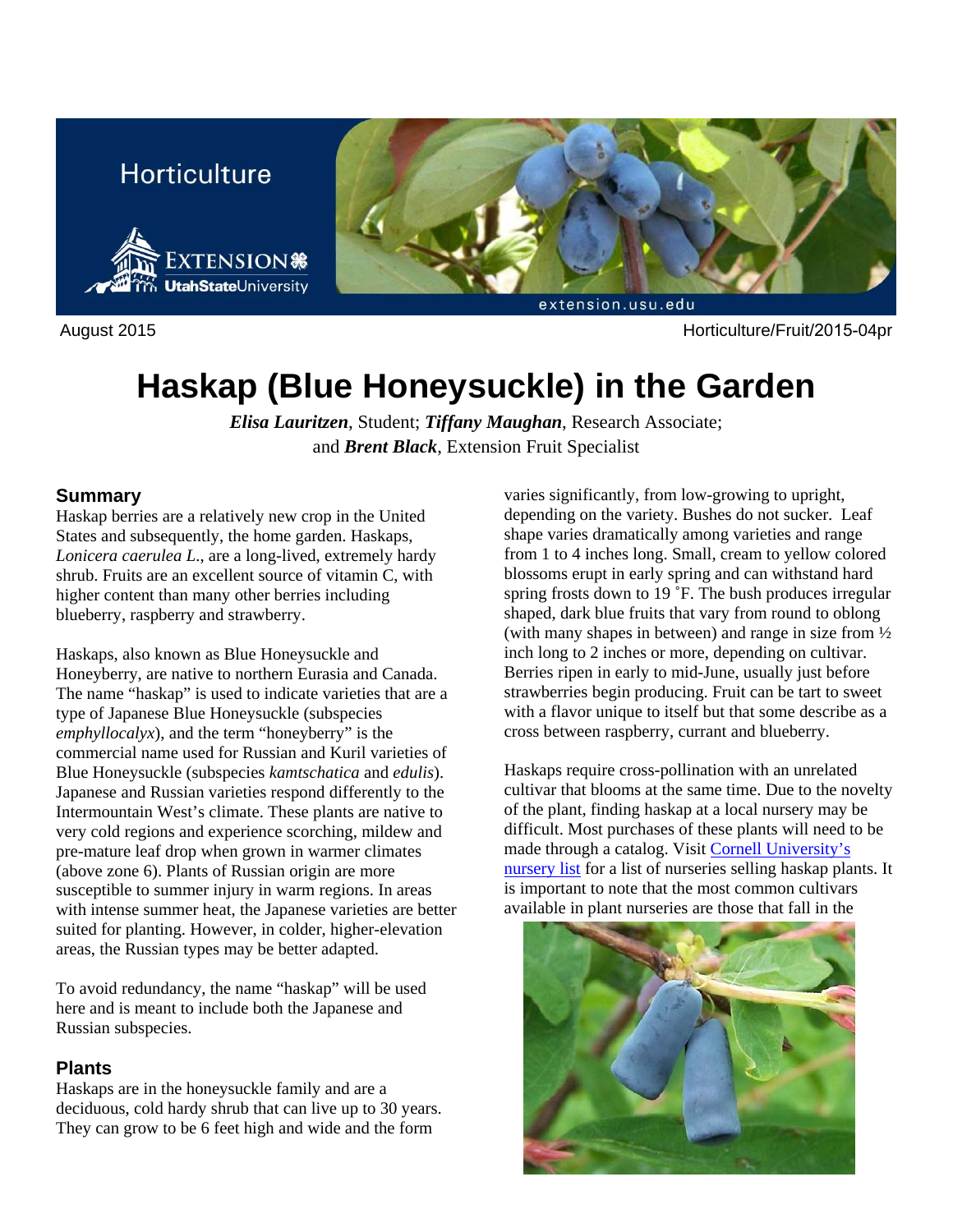Russian subspecies and are commonly marketed as Honeyberries. Care should be taken when choosing plants to ensure that the cultivars are compatible for cross pollination. Choose reputable companies and be sure to inspect plants on arrival for damage, pests and healthy plant tissue.

## **Recommended Varieties**

**'Tundra'** (4 to 5 feet tall) has firm skinned fruit that are fairly large. The plant is resistant to powdery mildew and is often used in commercial production because the berries have a dry picking scar and are quite firm. **'Borealis'** (4 feet tall) is touted to be one of the best tasting cultivars. It produces large fruit and is well-suited for the home garden. **'Indigo Gem'** (5 to 6 feet tall) produces fruit that is smaller and tangier than most other cultivars, and is a very heavy producer. Unfortunately, it is somewhat susceptible to powdery mildew. **'Blue Lightning'** (5 feet tall) is a popular Russian cultivar and produces a heavy crop of sweet-tart dark blue berries. **'Kamchatka'** (5-6 feet tall) is another Russian cultivar and produces large, abundant dark blue fruit.



#### **How to Grow**

**Soil:** Haskaps prefer sunny locations with well-drained soils but do well in a variety of situations. Their native range includes calcareous soils with pH levels as high as 7.7, and may tolerate even higher pH levels. The plants grow naturally in river beds and marsh areas, giving them potential as a fruit crop that grows well in wet soils. Haskap has proven to be adaptable in a wide array of locations, light situations and soil types and will likely do well in many Utah gardens.

**Soil Preparation:** Soil preparation should be done before the arrival of the plants. It is recommended to have soil tested in order to add preplant fertilizer

according to soil test recommendations. Additionally, organic matter is highly beneficial to all soil types in Utah and will increase nutrient availability and waterholding capacity in the soil. As with all garden plants, weed management should be a priority as weeds will compete for nutrients and water and can harbor unwanted pests and pathogens. Removing all existing weeds and controlling perennial weeds in the area before planting will provide long-term benefits in weed control.

**Planting and Spacing:** Fall is the best time to plant Haskap; however, spring plantings of dormant plants can be successful. Fall planting allows more time for root development helping plants survive summer heat. For most cultivars, leaving 3 to 4 feet between plants within the row and 6 to 10 feet between rows is sufficient. Some commercial growers plant bushes close enough in the row that they become a hedge, similar to a row of raspberries. Immediately after planting, thoroughly wet and disturb the soil to remove any air pockets that may remain around the roots.

**Fertilization:** Nitrogen fertilizers are recommended for spring application but discouraged after that time, as rapid growth late in the growing season can make the plant more susceptible to winter injury. One half cup per plant of a general, balanced fertilizer such as a 16-16-16 applied in the spring should be enough to meet the nutrient needs of the plant throughout the growing season.

**Irrigation:** Ensure that soils remain moist, but not overly wet, particularly during establishment. Haskap naturally grows near water and is not drought-tolerant. Drip irrigation is a particularly effective method as it keeps moisture off of the leaves and can be slowly applied, reducing runoff. Depending on the soil type, deep water the plant every 5 to 7 days. Frequent, shallow watering events discourage deep root development.

**Pruning:** Haskap plants need annual pruning to maintain vigor and encourage new, productive growth. The best time to prune is in late winter, while the bushes are still dormant. Pruning is minimal for the first three to four years: simply remove any dead, diseased or touching branches. Once the plant is well established and the canopy has filled in, pruning should also include thinning out the oldest branches to keep the canopy open and encourage new growth. Do not prune out more than 25% of the plant in any given year.

#### **Problems**

Haskaps have very few pests that affect fruit production. Sunscald on the fruit is an issue for high elevation plantings. Planting in an area protected from drying